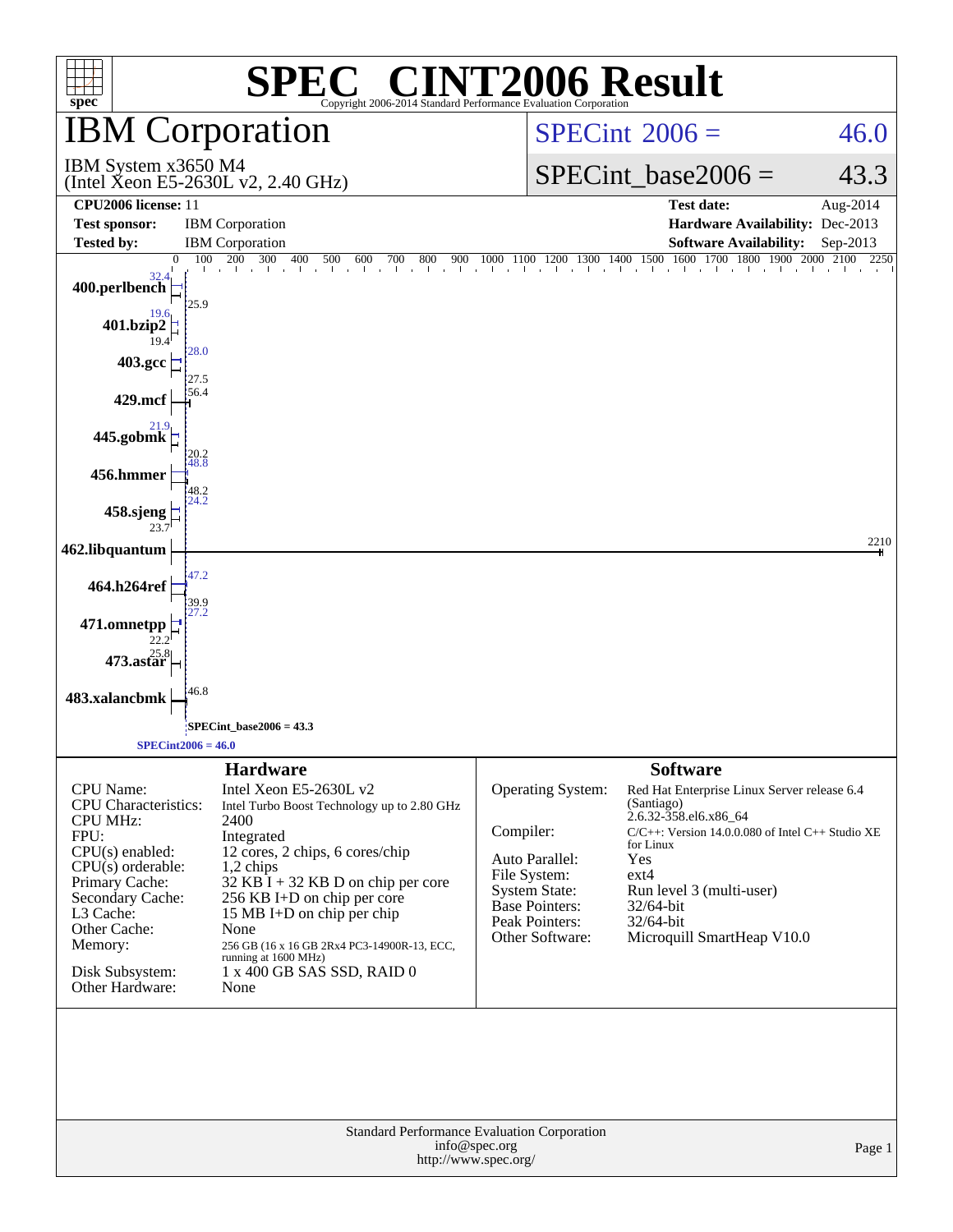![](_page_1_Picture_0.jpeg)

### IBM Corporation

#### $SPECint2006 = 46.0$  $SPECint2006 = 46.0$

IBM System x3650 M4

(Intel Xeon E5-2630L v2, 2.40 GHz)

SPECint base2006 =  $43.3$ 

**[CPU2006 license:](http://www.spec.org/auto/cpu2006/Docs/result-fields.html#CPU2006license)** 11 **[Test date:](http://www.spec.org/auto/cpu2006/Docs/result-fields.html#Testdate)** Aug-2014 **[Test sponsor:](http://www.spec.org/auto/cpu2006/Docs/result-fields.html#Testsponsor)** IBM Corporation **[Hardware Availability:](http://www.spec.org/auto/cpu2006/Docs/result-fields.html#HardwareAvailability)** Dec-2013 **[Tested by:](http://www.spec.org/auto/cpu2006/Docs/result-fields.html#Testedby)** IBM Corporation **[Software Availability:](http://www.spec.org/auto/cpu2006/Docs/result-fields.html#SoftwareAvailability)** Sep-2013

#### **[Results Table](http://www.spec.org/auto/cpu2006/Docs/result-fields.html#ResultsTable)**

|                         | <b>Base</b>    |       |                                                   |       |                |       | <b>Peak</b>                                                |              |                |              |                |              |
|-------------------------|----------------|-------|---------------------------------------------------|-------|----------------|-------|------------------------------------------------------------|--------------|----------------|--------------|----------------|--------------|
| <b>Benchmark</b>        | <b>Seconds</b> | Ratio | <b>Seconds</b>                                    | Ratio | <b>Seconds</b> | Ratio | <b>Seconds</b>                                             | <b>Ratio</b> | <b>Seconds</b> | <b>Ratio</b> | <b>Seconds</b> | <b>Ratio</b> |
| $ 400.\text{perlbench}$ | 376            | 26.0  | 377                                               | 25.9  | 377            | 25.9  | 301                                                        | 32.4         | 301            | 32.4         | 301            | 32.4         |
| 401.bzip2               | 497            | 19.4  | 496                                               | 19.4  | 496            | 19.4  | 491                                                        | 19.6         | 491            | 19.6         | 490            | 19.7         |
| $403.\text{gcc}$        | 292            | 27.5  | 292                                               | 27.5  | 292            | 27.6  | 287                                                        | 28.0         | 288            | 28.0         | 288            | 28.0         |
| $429$ mcf               | <u>162</u>     | 56.4  | 163                                               | 56.0  | 162            | 56.4  | 162                                                        | 56.4         | 163            | 56.0         | 162            | 56.4         |
| $445$ .gobmk            | 518            | 20.3  | 520                                               | 20.2  | 520            | 20.2  | 478                                                        | 21.9         | 478            | 21.9         | 478            | 21.9         |
| 456.hmmer               | 191            | 48.8  | 193                                               | 48.2  | 194            | 48.0  | 191                                                        | 48.8         | 191            | 48.9         | 191            | 48.8         |
| $458$ .sjeng            | 510            | 23.7  | 510                                               | 23.7  | 510            | 23.7  | 501                                                        | 24.1         | 500            | 24.2         | 500            | 24.2         |
| 462.libquantum          | 9.35           | 2220  | 9.37                                              | 2210  | 9.39           | 2210  | 9.35                                                       | 2220         | 9.37           | 2210         | 9.39           | 2210         |
| 464.h264ref             | 554            | 39.9  | 556                                               | 39.8  | 554            | 39.9  | 469                                                        | 47.2         | 469            | 47.2         | 470            | 47.1         |
| 471.omnetpp             | 281            | 22,2  | 282                                               | 22.2  | 277            | 22.6  | 218                                                        | 28.6         | 230            | 27.2         | 260            | 24.0         |
| $473.$ astar            | 273            | 25.7  | 271                                               | 25.9  | 272            | 25.8  | 273                                                        | 25.7         | 271            | 25.9         | 272            | 25.8         |
| 483.xalancbmk           | 147            | 46.8  | 147                                               | 46.9  | 162            | 42.6  | 147                                                        | 46.8         | 147            | 46.9         | 162            | 42.6         |
|                         |                |       | Decute ennear in the order in which they were min |       |                |       | <b>Dold</b> underlined text indicates a modian measurement |              |                |              |                |              |

Results appear in the [order in which they were run.](http://www.spec.org/auto/cpu2006/Docs/result-fields.html#RunOrder) Bold underlined text [indicates a median measurement.](http://www.spec.org/auto/cpu2006/Docs/result-fields.html#Median)

#### **[Operating System Notes](http://www.spec.org/auto/cpu2006/Docs/result-fields.html#OperatingSystemNotes)**

 Stack size set to unlimited using "ulimit -s unlimited" Zone reclaim mode enabled with: echo 1 > /proc/sys/vm/zone\_reclaim\_mode Intel Idle Driver disabled with the following Linux kernel parameter in /etc/grub.conf: intel\_idle.max\_cstate=0

#### **[Platform Notes](http://www.spec.org/auto/cpu2006/Docs/result-fields.html#PlatformNotes)**

 BIOS setting: Operating Mode set to Maximum Performance Hyper-Threading set to Disable Sysinfo program /home/SPECcpu-20140116-ic14.0/config/sysinfo.rev6818 \$Rev: 6818 \$ \$Date:: 2012-07-17 #\$ e86d102572650a6e4d596a3cee98f191 running on x3650M4 Mon Aug 18 07:26:30 2014

 This section contains SUT (System Under Test) info as seen by some common utilities. To remove or add to this section, see: <http://www.spec.org/cpu2006/Docs/config.html#sysinfo>

 From /proc/cpuinfo model name : Intel(R) Xeon(R) CPU E5-2630L v2 @ 2.40GHz 2 "physical id"s (chips) 12 "processors" cores, siblings (Caution: counting these is hw and system dependent. The following excerpts from /proc/cpuinfo might not be reliable. Use with caution.) cpu cores : 6

Continued on next page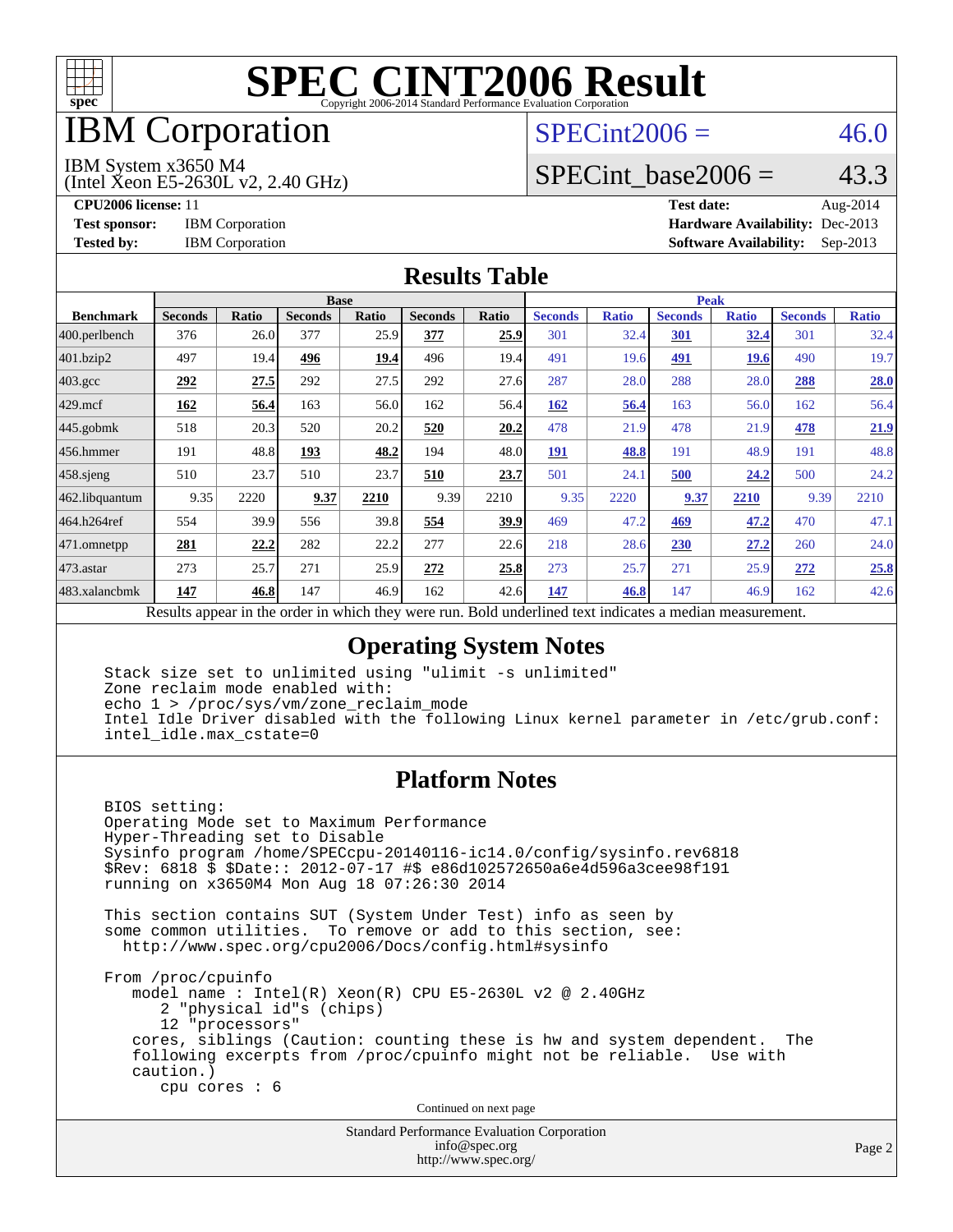![](_page_2_Picture_0.jpeg)

IBM Corporation

 $SPECint2006 = 46.0$  $SPECint2006 = 46.0$ 

(Intel Xeon E5-2630L v2, 2.40 GHz) IBM System x3650 M4

SPECint base2006 =  $43.3$ 

**[Test sponsor:](http://www.spec.org/auto/cpu2006/Docs/result-fields.html#Testsponsor)** IBM Corporation **[Hardware Availability:](http://www.spec.org/auto/cpu2006/Docs/result-fields.html#HardwareAvailability)** Dec-2013 **[Tested by:](http://www.spec.org/auto/cpu2006/Docs/result-fields.html#Testedby)** IBM Corporation **[Software Availability:](http://www.spec.org/auto/cpu2006/Docs/result-fields.html#SoftwareAvailability)** Sep-2013

**[CPU2006 license:](http://www.spec.org/auto/cpu2006/Docs/result-fields.html#CPU2006license)** 11 **[Test date:](http://www.spec.org/auto/cpu2006/Docs/result-fields.html#Testdate)** Aug-2014

#### **[Platform Notes \(Continued\)](http://www.spec.org/auto/cpu2006/Docs/result-fields.html#PlatformNotes)**

 siblings : 6 physical 0: cores 0 1 2 3 4 5 physical 1: cores 0 1 2 3 4 5 cache size : 15360 KB From /proc/meminfo MemTotal: 264343088 kB HugePages\_Total: 0<br>Hugepagesize: 2048 kB Hugepagesize: /usr/bin/lsb\_release -d Red Hat Enterprise Linux Server release 6.4 (Santiago) From /etc/\*release\* /etc/\*version\* redhat-release: Red Hat Enterprise Linux Server release 6.4 (Santiago) system-release: Red Hat Enterprise Linux Server release 6.4 (Santiago) system-release-cpe: cpe:/o:redhat:enterprise\_linux:6server:ga:server uname -a: Linux x3650M4 2.6.32-358.18.1.el6.x86\_64 #1 SMP Fri Aug 2 17:04:38 EDT 2013 x86\_64 x86\_64 x86\_64 GNU/Linux run-level 3 Aug 17 18:16 SPEC is set to: /home/SPECcpu-20140116-ic14.0 Size Used Avail Use% Mounted on /dev/mapper/vg\_x3650m4-lv\_home ext4 313G 115G 183G 39% /home Additional information from dmidecode: BIOS IBM -[VVE135VUS-1.60]- 12/05/2013 Memory: 8x Not Specified Not Specified 16x Samsung M393B2G70QH0-CMA 16 GB 1600 MHz 2 rank

(End of data from sysinfo program)

#### **[General Notes](http://www.spec.org/auto/cpu2006/Docs/result-fields.html#GeneralNotes)**

Environment variables set by runspec before the start of the run:  $KMP$  AFFINITY = "granularity=fine, scatter" LD\_LIBRARY\_PATH = "/home/SPECcpu-20140116-ic14.0/libs/32:/home/SPECcpu-20140116-ic14.0/libs/64:/home/SPECcpu-20140116-ic14.0/sh" OMP\_NUM\_THREADS = "12" Binaries compiled on a system with 1x Core i7-860 CPU + 8GB memory using RedHat EL 6.4 Transparent Huge Pages enabled with: echo always > /sys/kernel/mm/redhat\_transparent\_hugepage/enabled runspec command invoked through numactl i.e.:

numactl --interleave=all runspec <etc>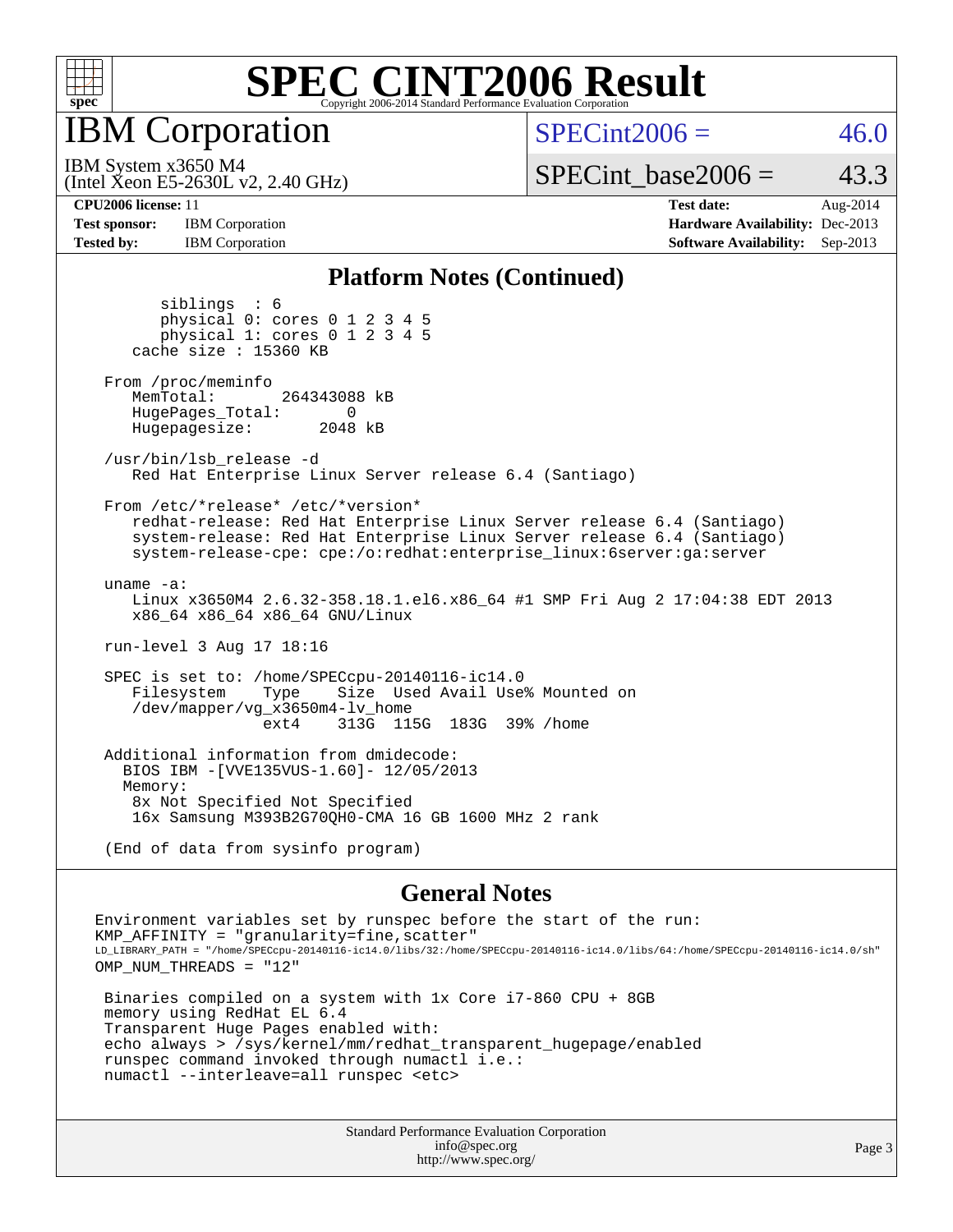![](_page_3_Picture_0.jpeg)

### IBM Corporation

 $SPECint2006 = 46.0$  $SPECint2006 = 46.0$ 

(Intel Xeon E5-2630L v2, 2.40 GHz) IBM System x3650 M4

SPECint base2006 =  $43.3$ 

**[Test sponsor:](http://www.spec.org/auto/cpu2006/Docs/result-fields.html#Testsponsor)** IBM Corporation **[Hardware Availability:](http://www.spec.org/auto/cpu2006/Docs/result-fields.html#HardwareAvailability)** Dec-2013

**[CPU2006 license:](http://www.spec.org/auto/cpu2006/Docs/result-fields.html#CPU2006license)** 11 **[Test date:](http://www.spec.org/auto/cpu2006/Docs/result-fields.html#Testdate)** Aug-2014 [Tested by:](http://www.spec.org/auto/cpu2006/Docs/result-fields.html#Testedby) IBM Corporation **[Software Availability:](http://www.spec.org/auto/cpu2006/Docs/result-fields.html#SoftwareAvailability)** Sep-2013

### **[Base Compiler Invocation](http://www.spec.org/auto/cpu2006/Docs/result-fields.html#BaseCompilerInvocation)**

[C benchmarks](http://www.spec.org/auto/cpu2006/Docs/result-fields.html#Cbenchmarks):  $\text{icc}$   $-\text{m64}$ 

[C++ benchmarks:](http://www.spec.org/auto/cpu2006/Docs/result-fields.html#CXXbenchmarks) [icpc -m64](http://www.spec.org/cpu2006/results/res2014q3/cpu2006-20140822-30988.flags.html#user_CXXbase_intel_icpc_64bit_fc66a5337ce925472a5c54ad6a0de310)

#### **[Base Portability Flags](http://www.spec.org/auto/cpu2006/Docs/result-fields.html#BasePortabilityFlags)**

 400.perlbench: [-DSPEC\\_CPU\\_LP64](http://www.spec.org/cpu2006/results/res2014q3/cpu2006-20140822-30988.flags.html#b400.perlbench_basePORTABILITY_DSPEC_CPU_LP64) [-DSPEC\\_CPU\\_LINUX\\_X64](http://www.spec.org/cpu2006/results/res2014q3/cpu2006-20140822-30988.flags.html#b400.perlbench_baseCPORTABILITY_DSPEC_CPU_LINUX_X64) 401.bzip2: [-DSPEC\\_CPU\\_LP64](http://www.spec.org/cpu2006/results/res2014q3/cpu2006-20140822-30988.flags.html#suite_basePORTABILITY401_bzip2_DSPEC_CPU_LP64) 403.gcc: [-DSPEC\\_CPU\\_LP64](http://www.spec.org/cpu2006/results/res2014q3/cpu2006-20140822-30988.flags.html#suite_basePORTABILITY403_gcc_DSPEC_CPU_LP64) 429.mcf: [-DSPEC\\_CPU\\_LP64](http://www.spec.org/cpu2006/results/res2014q3/cpu2006-20140822-30988.flags.html#suite_basePORTABILITY429_mcf_DSPEC_CPU_LP64) 445.gobmk: [-DSPEC\\_CPU\\_LP64](http://www.spec.org/cpu2006/results/res2014q3/cpu2006-20140822-30988.flags.html#suite_basePORTABILITY445_gobmk_DSPEC_CPU_LP64) 456.hmmer: [-DSPEC\\_CPU\\_LP64](http://www.spec.org/cpu2006/results/res2014q3/cpu2006-20140822-30988.flags.html#suite_basePORTABILITY456_hmmer_DSPEC_CPU_LP64) 458.sjeng: [-DSPEC\\_CPU\\_LP64](http://www.spec.org/cpu2006/results/res2014q3/cpu2006-20140822-30988.flags.html#suite_basePORTABILITY458_sjeng_DSPEC_CPU_LP64) 462.libquantum: [-DSPEC\\_CPU\\_LP64](http://www.spec.org/cpu2006/results/res2014q3/cpu2006-20140822-30988.flags.html#suite_basePORTABILITY462_libquantum_DSPEC_CPU_LP64) [-DSPEC\\_CPU\\_LINUX](http://www.spec.org/cpu2006/results/res2014q3/cpu2006-20140822-30988.flags.html#b462.libquantum_baseCPORTABILITY_DSPEC_CPU_LINUX) 464.h264ref: [-DSPEC\\_CPU\\_LP64](http://www.spec.org/cpu2006/results/res2014q3/cpu2006-20140822-30988.flags.html#suite_basePORTABILITY464_h264ref_DSPEC_CPU_LP64) 471.omnetpp: [-DSPEC\\_CPU\\_LP64](http://www.spec.org/cpu2006/results/res2014q3/cpu2006-20140822-30988.flags.html#suite_basePORTABILITY471_omnetpp_DSPEC_CPU_LP64) 473.astar: [-DSPEC\\_CPU\\_LP64](http://www.spec.org/cpu2006/results/res2014q3/cpu2006-20140822-30988.flags.html#suite_basePORTABILITY473_astar_DSPEC_CPU_LP64) 483.xalancbmk: [-DSPEC\\_CPU\\_LP64](http://www.spec.org/cpu2006/results/res2014q3/cpu2006-20140822-30988.flags.html#suite_basePORTABILITY483_xalancbmk_DSPEC_CPU_LP64) [-DSPEC\\_CPU\\_LINUX](http://www.spec.org/cpu2006/results/res2014q3/cpu2006-20140822-30988.flags.html#b483.xalancbmk_baseCXXPORTABILITY_DSPEC_CPU_LINUX)

#### **[Base Optimization Flags](http://www.spec.org/auto/cpu2006/Docs/result-fields.html#BaseOptimizationFlags)**

[C benchmarks](http://www.spec.org/auto/cpu2006/Docs/result-fields.html#Cbenchmarks):

[-xSSE4.2](http://www.spec.org/cpu2006/results/res2014q3/cpu2006-20140822-30988.flags.html#user_CCbase_f-xSSE42_f91528193cf0b216347adb8b939d4107) [-ipo](http://www.spec.org/cpu2006/results/res2014q3/cpu2006-20140822-30988.flags.html#user_CCbase_f-ipo) [-O3](http://www.spec.org/cpu2006/results/res2014q3/cpu2006-20140822-30988.flags.html#user_CCbase_f-O3) [-no-prec-div](http://www.spec.org/cpu2006/results/res2014q3/cpu2006-20140822-30988.flags.html#user_CCbase_f-no-prec-div) [-parallel](http://www.spec.org/cpu2006/results/res2014q3/cpu2006-20140822-30988.flags.html#user_CCbase_f-parallel) [-opt-prefetch](http://www.spec.org/cpu2006/results/res2014q3/cpu2006-20140822-30988.flags.html#user_CCbase_f-opt-prefetch) [-auto-p32](http://www.spec.org/cpu2006/results/res2014q3/cpu2006-20140822-30988.flags.html#user_CCbase_f-auto-p32)

[C++ benchmarks:](http://www.spec.org/auto/cpu2006/Docs/result-fields.html#CXXbenchmarks)

[-xSSE4.2](http://www.spec.org/cpu2006/results/res2014q3/cpu2006-20140822-30988.flags.html#user_CXXbase_f-xSSE42_f91528193cf0b216347adb8b939d4107) [-ipo](http://www.spec.org/cpu2006/results/res2014q3/cpu2006-20140822-30988.flags.html#user_CXXbase_f-ipo) [-O3](http://www.spec.org/cpu2006/results/res2014q3/cpu2006-20140822-30988.flags.html#user_CXXbase_f-O3) [-no-prec-div](http://www.spec.org/cpu2006/results/res2014q3/cpu2006-20140822-30988.flags.html#user_CXXbase_f-no-prec-div) [-opt-prefetch](http://www.spec.org/cpu2006/results/res2014q3/cpu2006-20140822-30988.flags.html#user_CXXbase_f-opt-prefetch) [-auto-p32](http://www.spec.org/cpu2006/results/res2014q3/cpu2006-20140822-30988.flags.html#user_CXXbase_f-auto-p32) [-Wl,-z,muldefs](http://www.spec.org/cpu2006/results/res2014q3/cpu2006-20140822-30988.flags.html#user_CXXbase_link_force_multiple1_74079c344b956b9658436fd1b6dd3a8a) [-L/sh -lsmartheap64](http://www.spec.org/cpu2006/results/res2014q3/cpu2006-20140822-30988.flags.html#user_CXXbase_SmartHeap64_ed4ef857ce90951921efb0d91eb88472)

#### **[Base Other Flags](http://www.spec.org/auto/cpu2006/Docs/result-fields.html#BaseOtherFlags)**

[C benchmarks](http://www.spec.org/auto/cpu2006/Docs/result-fields.html#Cbenchmarks):

403.gcc: [-Dalloca=\\_alloca](http://www.spec.org/cpu2006/results/res2014q3/cpu2006-20140822-30988.flags.html#b403.gcc_baseEXTRA_CFLAGS_Dalloca_be3056838c12de2578596ca5467af7f3)

### **[Peak Compiler Invocation](http://www.spec.org/auto/cpu2006/Docs/result-fields.html#PeakCompilerInvocation)**

[C benchmarks \(except as noted below\)](http://www.spec.org/auto/cpu2006/Docs/result-fields.html#Cbenchmarksexceptasnotedbelow):  $\text{icc}$  -m64

Continued on next page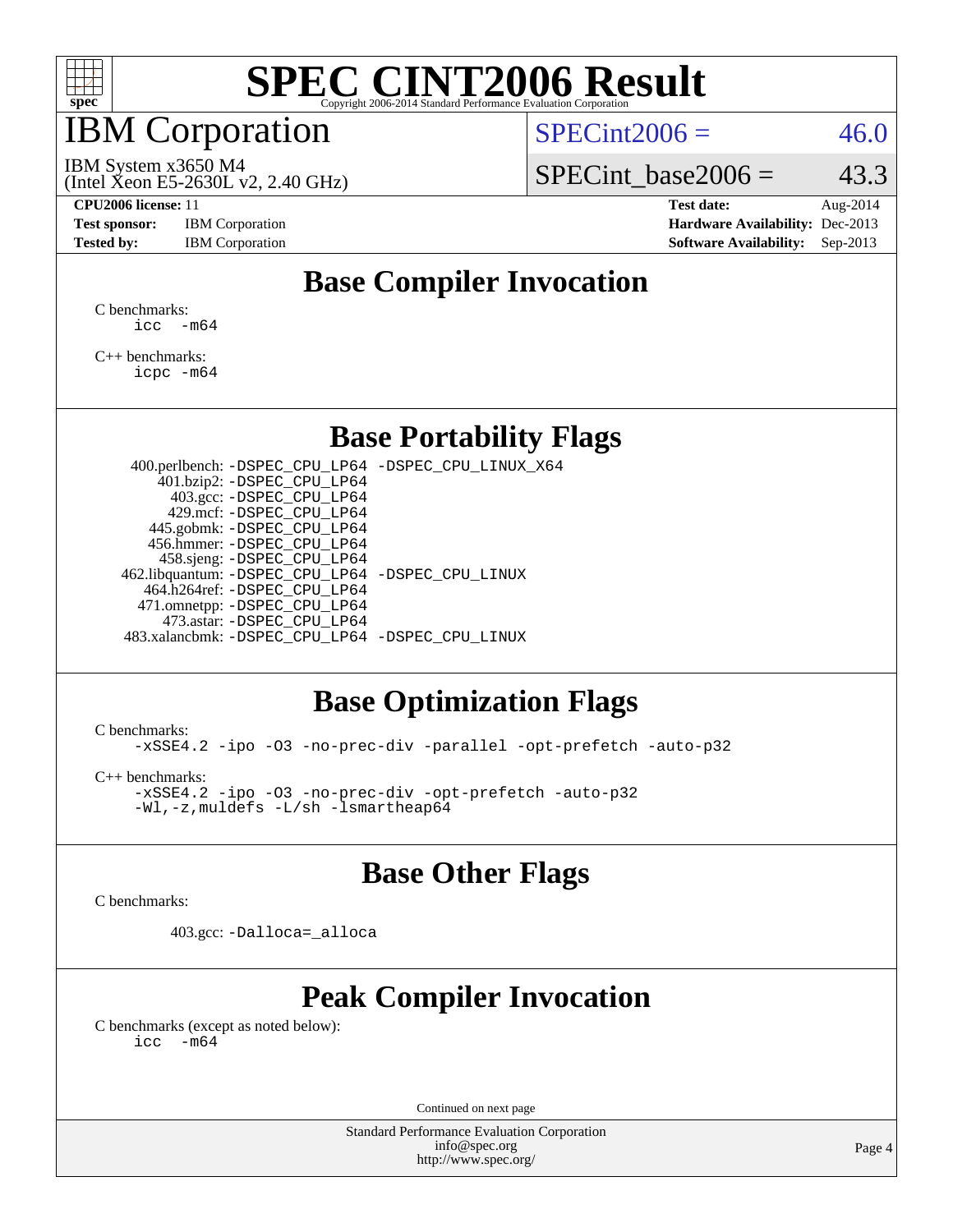![](_page_4_Picture_0.jpeg)

IBM Corporation

 $SPECint2006 = 46.0$  $SPECint2006 = 46.0$ 

(Intel Xeon E5-2630L v2, 2.40 GHz) IBM System x3650 M4

SPECint base2006 =  $43.3$ 

**[CPU2006 license:](http://www.spec.org/auto/cpu2006/Docs/result-fields.html#CPU2006license)** 11 **[Test date:](http://www.spec.org/auto/cpu2006/Docs/result-fields.html#Testdate)** Aug-2014 **[Test sponsor:](http://www.spec.org/auto/cpu2006/Docs/result-fields.html#Testsponsor)** IBM Corporation **[Hardware Availability:](http://www.spec.org/auto/cpu2006/Docs/result-fields.html#HardwareAvailability)** Dec-2013 [Tested by:](http://www.spec.org/auto/cpu2006/Docs/result-fields.html#Testedby) IBM Corporation **[Software Availability:](http://www.spec.org/auto/cpu2006/Docs/result-fields.html#SoftwareAvailability)** Sep-2013

## **[Peak Compiler Invocation \(Continued\)](http://www.spec.org/auto/cpu2006/Docs/result-fields.html#PeakCompilerInvocation)**

400.perlbench: [icc -m32](http://www.spec.org/cpu2006/results/res2014q3/cpu2006-20140822-30988.flags.html#user_peakCCLD400_perlbench_intel_icc_a6a621f8d50482236b970c6ac5f55f93)

445.gobmk: [icc -m32](http://www.spec.org/cpu2006/results/res2014q3/cpu2006-20140822-30988.flags.html#user_peakCCLD445_gobmk_intel_icc_a6a621f8d50482236b970c6ac5f55f93)

464.h264ref: [icc -m32](http://www.spec.org/cpu2006/results/res2014q3/cpu2006-20140822-30988.flags.html#user_peakCCLD464_h264ref_intel_icc_a6a621f8d50482236b970c6ac5f55f93)

[C++ benchmarks \(except as noted below\):](http://www.spec.org/auto/cpu2006/Docs/result-fields.html#CXXbenchmarksexceptasnotedbelow) [icpc -m64](http://www.spec.org/cpu2006/results/res2014q3/cpu2006-20140822-30988.flags.html#user_CXXpeak_intel_icpc_64bit_fc66a5337ce925472a5c54ad6a0de310)

471.omnetpp: [icpc -m32](http://www.spec.org/cpu2006/results/res2014q3/cpu2006-20140822-30988.flags.html#user_peakCXXLD471_omnetpp_intel_icpc_4e5a5ef1a53fd332b3c49e69c3330699)

#### **[Peak Portability Flags](http://www.spec.org/auto/cpu2006/Docs/result-fields.html#PeakPortabilityFlags)**

```
 400.perlbench: -DSPEC_CPU_LINUX_IA32
    401.bzip2: -DSPEC_CPU_LP64
      403.gcc: -DSPEC_CPU_LP64
     429.mcf: -DSPEC_CPU_LP64
   456.hmmer: -DSPEC_CPU_LP64
    458.sjeng: -DSPEC_CPU_LP64
462.libquantum: -DSPEC_CPU_LP64 -DSPEC_CPU_LINUX
     473.astar: -DSPEC_CPU_LP64
483.xalancbmk: -DSPEC_CPU_LP64 -DSPEC_CPU_LINUX
```
### **[Peak Optimization Flags](http://www.spec.org/auto/cpu2006/Docs/result-fields.html#PeakOptimizationFlags)**

[C benchmarks](http://www.spec.org/auto/cpu2006/Docs/result-fields.html#Cbenchmarks):

```
 400.perlbench: -xSSE4.2(pass 2) -prof-gen(pass 1) -ipo(pass 2)
           -O3(pass 2) -no-prec-div(pass 2) -prof-use(pass 2)
          -opt-prefetch -ansi-alias
   401.bzip2: -xSSE4.2(pass 2) -prof-gen(pass 1) -ipo(pass 2)
           -O3(pass 2) -no-prec-div -prof-use(pass 2) -auto-ilp32
           -opt-prefetch -ansi-alias
    403.gcc: -xSSE4.2 -ipo -O3 -no-prec-div -inline-calloc
           -opt-malloc-options=3 -auto-ilp32
   429.mcf: basepeak = yes
  445.gobmk: -xSSE4.2(pass 2) -prof-gen(pass 1) -prof-use(pass 2)
           -ansi-alias
  456.hmmer: -xSSE4.2 -ipo -O3 -no-prec-div -unroll2 -auto-ilp32
           -ansi-alias
```
Continued on next page